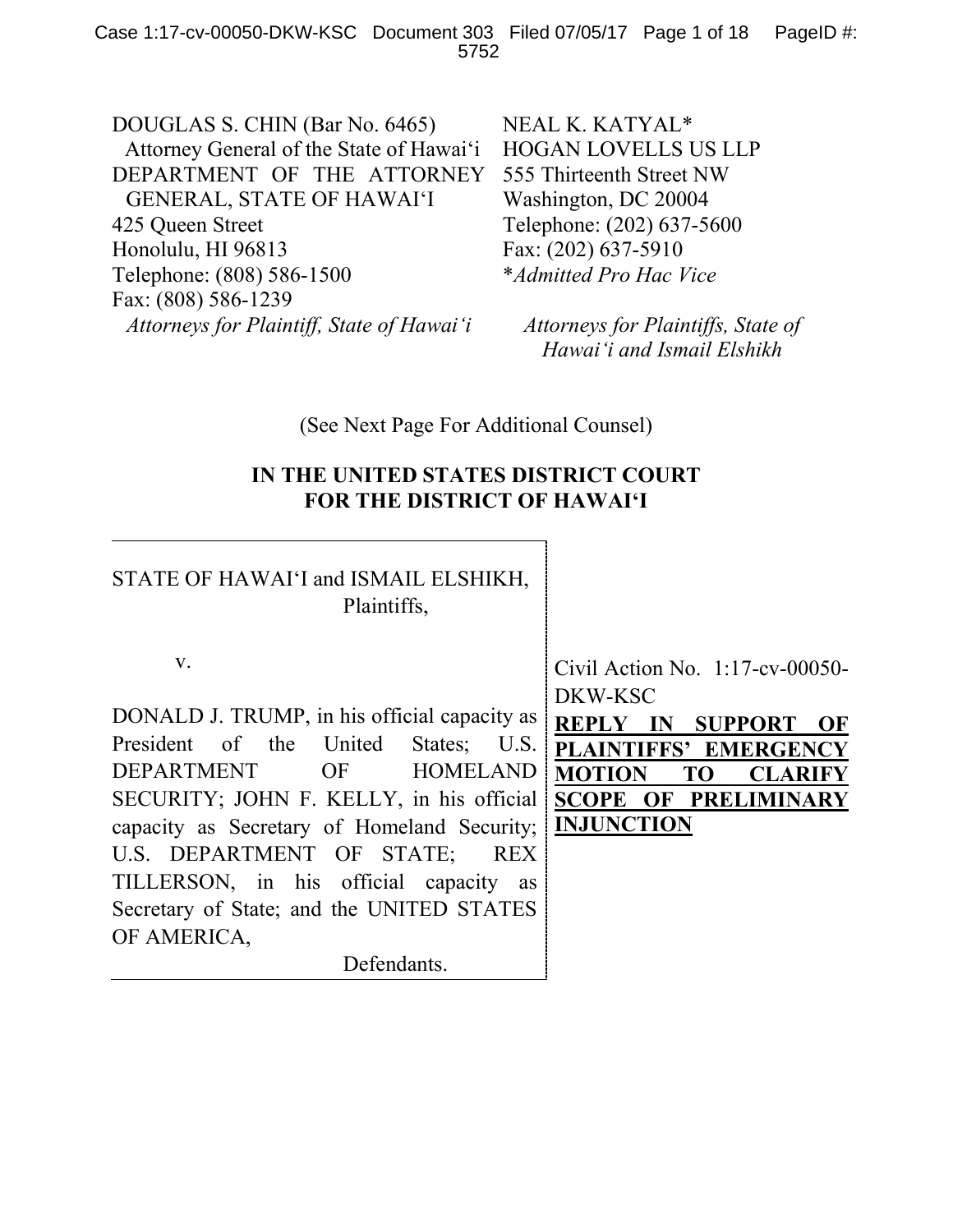### **ADDITIONAL COUNSEL**

CLYDE J. WADSWORTH (Bar No. 8495) Solicitor General of the State of Hawai'i DEIRDRE MARIE-IHA (Bar No. 7923) DONNA H. KALAMA (Bar No. 6051) KIMBERLY T. GUIDRY (Bar No. 7813) ROBERT T. NAKATSUJI (Bar No. 6743) Deputy Attorneys General DEPARTMENT OF THE ATTORNEY GENERAL, STATE OF HAWAI'I 425 Queen Street Honolulu, HI 96813 Telephone: (808) 586-1500 Fax: (808) 586-1239 Email: deirdre.marie-iha@hawaii.gov

*Attorneys for Plaintiff, State of Hawai'i*

COLLEEN ROH SINZDAK\* MITCHELL P. REICH\* ELIZABETH HAGERTY\* HOGAN LOVELLS US LLP 555 Thirteenth Street NW Washington, DC 20004 Telephone: (202) 637-5600 Fax: (202) 637-5910 Email: neal.katyal@hoganlovells.com

THOMAS P. SCHMIDT\* HOGAN LOVELLS US LLP 875 Third Avenue New York, NY 10022 Telephone: (212) 918-3000 Fax: (212) 918-3100

SARA SOLOW\* ALEXANDER B. BOWERMAN\* HOGAN LOVELLS US LLP 1835 Market St., 29th Floor Philadelphia, PA 19103 Telephone: (267) 675-4600 Fax: (267) 675-4601

*\*Admitted Pro Hac Vice*

*Attorneys for Plaintiffs, State of Hawai'i and Ismail Elshikh*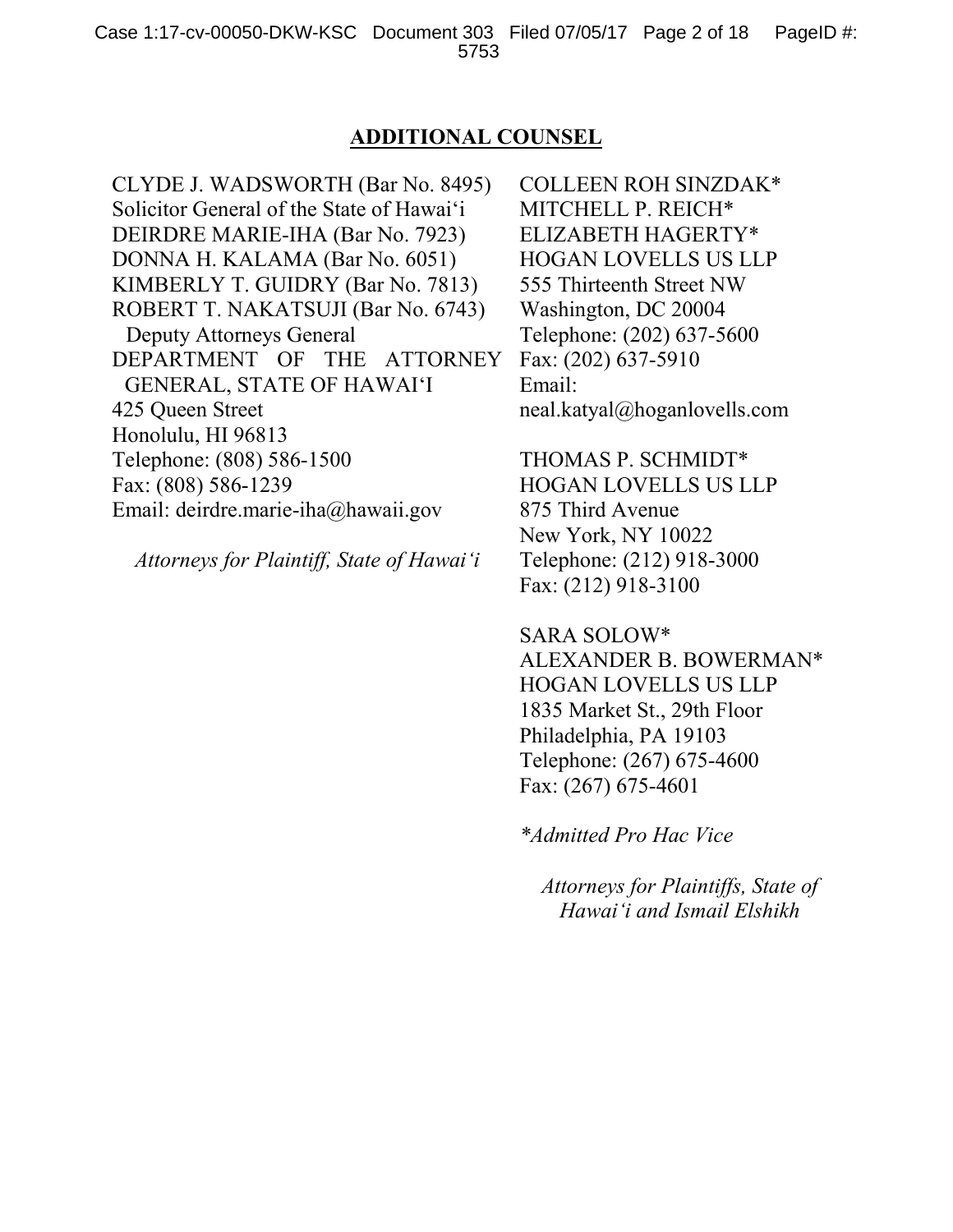#### **INTRODUCTION**

The Government fundamentally misconstrues the Supreme Court's partial stay. The Court did not concoct an abstract "bona fide relationship" standard that the Government can tailor to its liking by borrowing limits from the immigration laws, Opp. at 8, imposing restrictions found in its own Executive Order, Opp. at 13, or announcing ad hoc exceptions at will, Opp. at 15. Rather, the Court "balance[d] the equities" and determined that they favor a stay only when "[d]enying entry to \* \* \* a foreign national does not burden any American party by reason of that party's relationship with the foreign national." *Trump* v. *Int'l Refugee Assistance Project* ("*IRAP*"), Nos. 16-1436 & 16-1540, slip op. at 11 (U.S. June 26, 2017) (per curiam). For that reason, the Government may not apply the bans to exclude any foreign national that has a "credible claim of a bona fide relationship" with an individual or entity in the United States, such that the exclusion will inflict "concrete hardship" on the American party. *Id.* at 12-13.

That straightforward principle resolves this motion. For five days and counting, the Government has been directing U.S. consulates and refugee processing organizations to deny entry to foreign nationals whose grandparents, aunts, nephews, and other close relatives are waiting for them in this country. At the same time, the Government has barred the doors to numerous refugees with a connection to the United States, even where a resettlement agency has a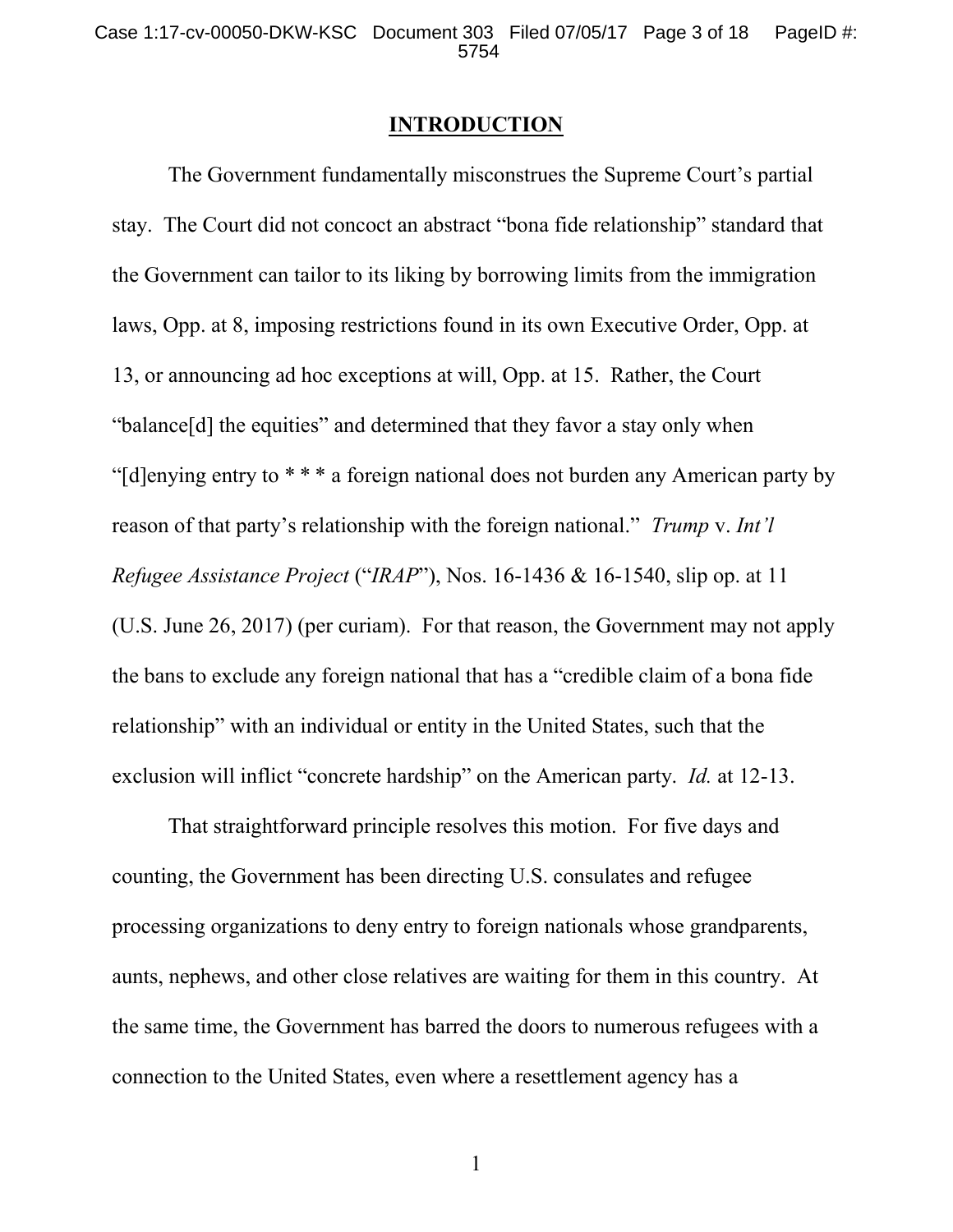relationship with a particular refugee that involves the investment of copious resources for pre-arrival planning. These actions plainly "burden \* \* \* American part[ies] by reason of [their] relationship with [a] foreign national," and so are unlawful.

The Government could have avoided this result. It could have engaged with Plaintiffs in a dialogue that would have brought to light these harms, as well as the multiple additional errors the Government has already corrected. But the Government refused. Indeed, even on the day of the rollout, the Government spent precious hours conducting a conference call not with Plaintiffs, but with reporters. See Katyal Decl. Ex. D. It then issued flawed guidance regarding fiancé admissions that a brief discussion with Plaintiffs would have easily avoided.

In short, the Government elected to implement the stay in a manner that jeopardizes the rights of countless Americans and keeps the Government on the deeply flawed trajectory it has pursued since the release of the first Executive Order. The Court should correct the Government's path, holding the Government to the clear terms of the Supreme Court's order.<sup>1</sup>

<sup>&</sup>lt;sup>1</sup> The Court should not accede to the Government's request to stay its clarifying order while the Government seeks appellate review: Americans are *already* being harmed by the exclusion of individuals with whom they have a bona fide relationship. The Supreme Court *already* held that this harm outweighs the national security interest the Government claims. There is no justification for a stay. Plaintiffs agree, however, that any disputes that remain after this Court's order should be dealt with through expedited appellate review.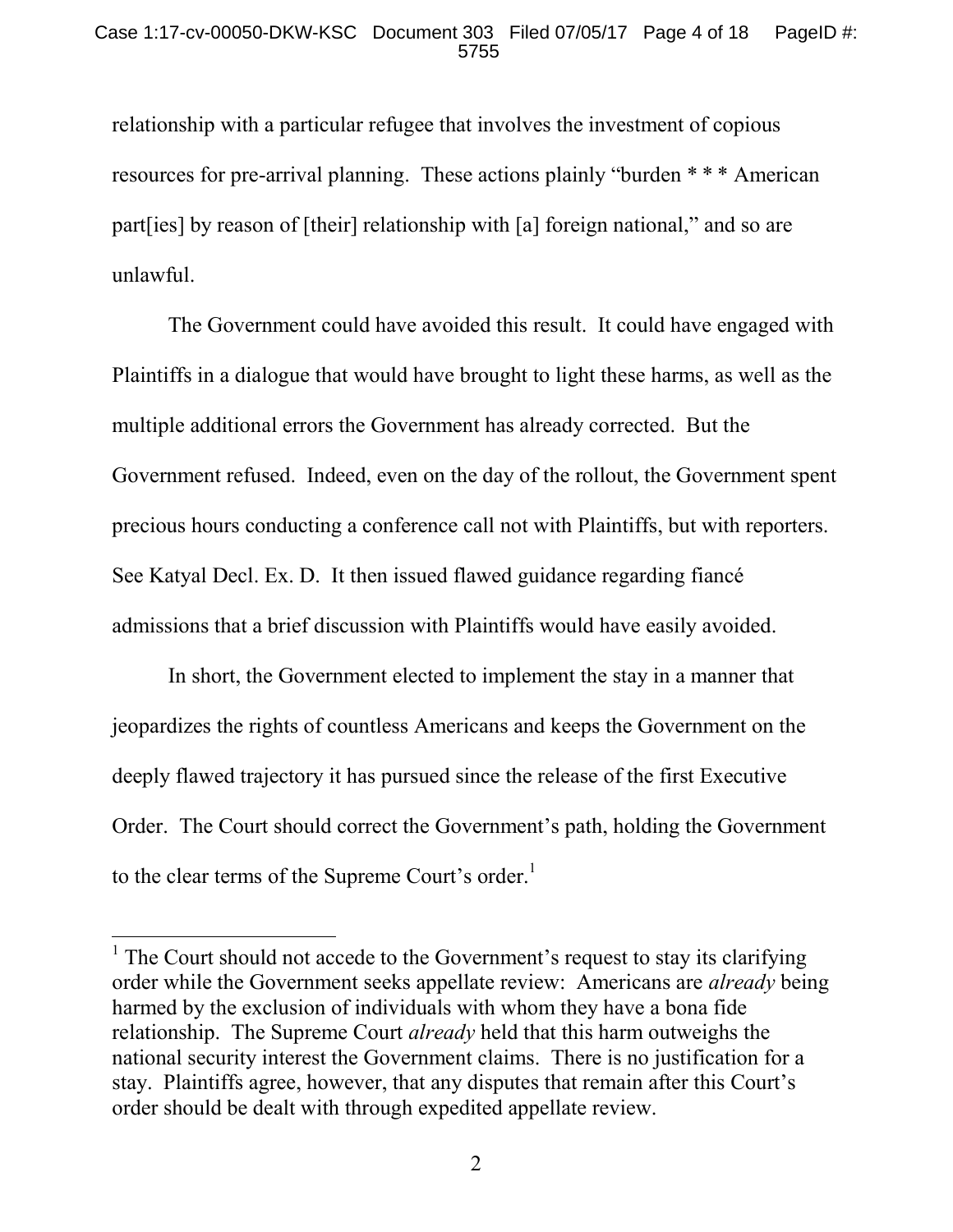### **ARGUMENT**

## **A. The Court Should Clarify That Its Injunction Protects Grandparents, Grandchildren, Brothers-in-Law, Sisters-in-Law, Aunts, Uncles, Nieces, Nephews, And Cousins.**

The Government has acknowledged its error in excluding fiancés from its definition of "close familial relationship." Opp. at 2, 7. Yet it still adheres to the preposterous contention that grandchildren, siblings-in-law, and other fundamental relations are not "close famil[y]," and that excluding them somehow imposes "*no*[] burden" on persons in the United States. Slip Op. at 11-12. That argument is as wrong as it sounds, and nothing in the Supreme Court's opinion supports it.

The Government starts off by attempting to rewrite the Court's opinion. It speculates that when the Supreme Court used the phrase "close familial relationship," it "ha[d] \* \* \* in mind" the types of family relationships delineated in certain provisions of the INA. Opp. at 2. But as the Government ultimately must acknowledge, one of the two relationships the Supreme Court said was "clearly" close family—Dr. Elshikh's mother-in-law—is not found in any provision of the immigration laws the Government cites. *Id.* at 11. Rather than accepting this fact as fatal to its argument, the Government soldiers on, speculating that when the Court said "mother-in-law," it really meant "mother," because it was *sub silentio* relying on the fact that Dr. Elshikh's wife is a U.S. citizen. *Id.* That is utter nonsense. The Court never so much as hinted that it was concerned with the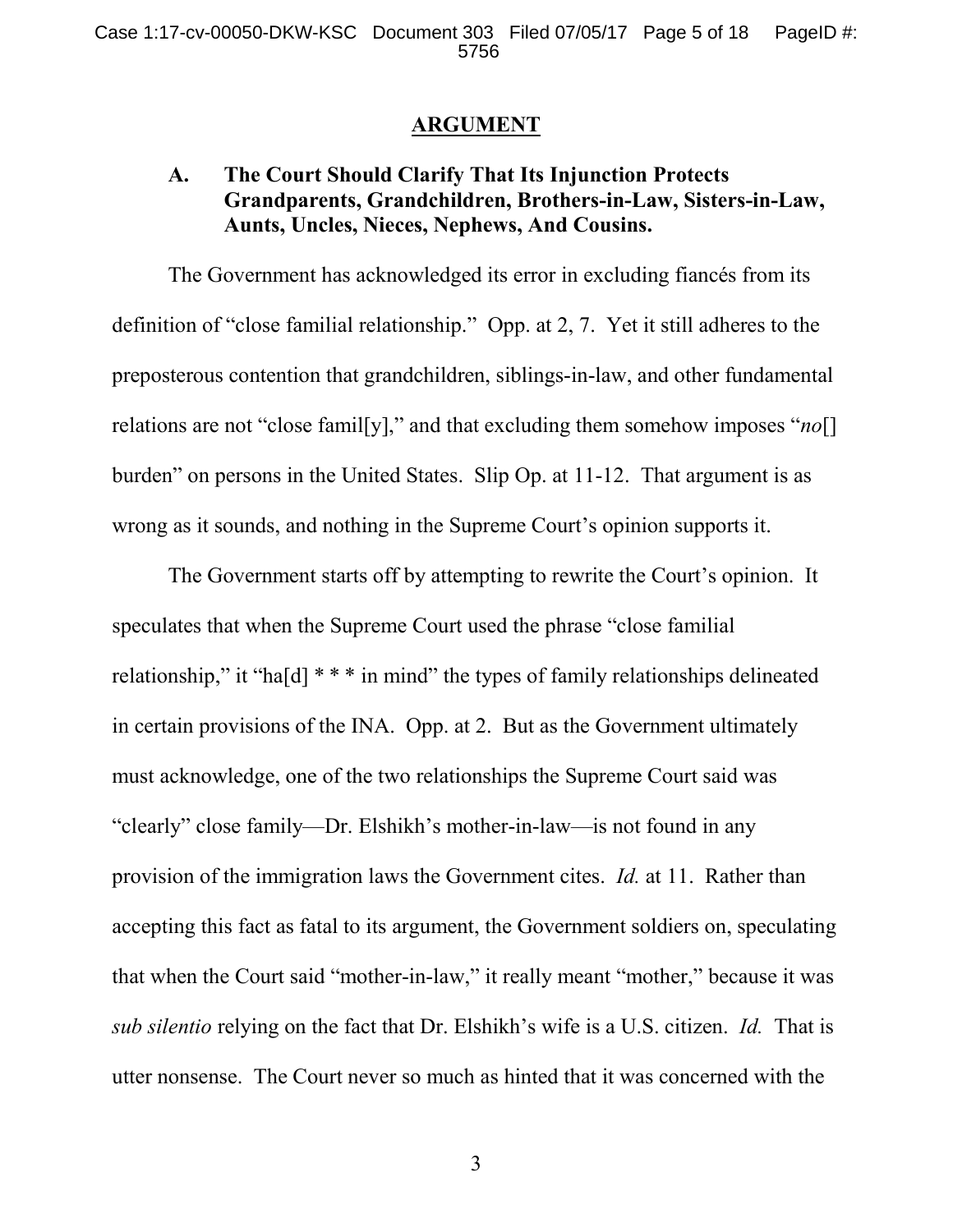burden on Dr. Elshikh's wife; it said that the injunction was justified because of "the concrete burdens that would fall on \* \* \* *Dr. Elshikh*"; that the Order may not be enforced against "parties similarly situated to \* \* \* *Dr. Elshikh*"; and that "*Dr. Elshikh's mother-in-law*[] clearly has [a qualifying] relationship." Slip Op. at 10- 12 (emphases added). Furthermore, if it were even remotely plausible to posit that the Court had any of Dr. Elshikh's other family in mind, it would be his children, because the record documents the harm inflicted by their separation from their *grandmother*. Elshikh Decl. ¶ 3, ECF. No. 66-1.

The Government's position also finds scant footing in the logic of the Court's opinion. The Court made clear that the balance of the equities supports this Court's injunction whenever excluding an alien would inflict "concrete hardship" on a U.S. person. Slip Op. at 11. On multiple occasions the Supreme Court has recognized that an individual suffers a concrete and constitutionally cognizable injury if the Government interferes with his relationship with his "uncles, aunts, cousins, and especially grandparents," all of whom it has called "close relatives." *Moore* v. *City of E. Cleveland*, 431 U.S. 494, 503 (1977); *see also, e.g.*, *Overton* v. *Bazzetta*, 539 U.S. 126, 131 (2003) (noting constitutional "right to maintain certain familial relationships, including \* \* \* association between grandchildren and grandparents"). The Government offers no reason why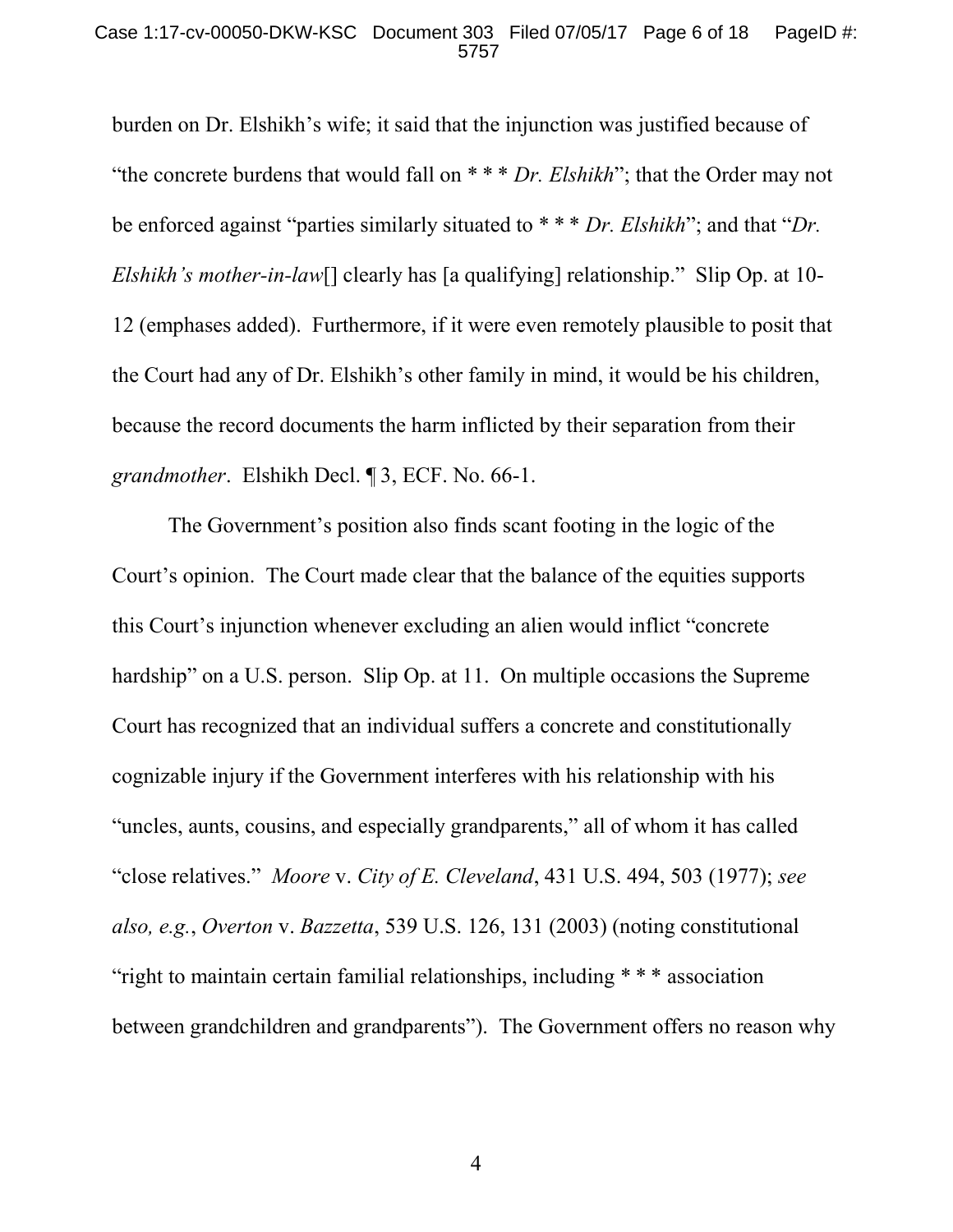it is sensible to interpret the Court's language by looking to particular provisions of the INA rather than the Court's own prior statements. $2^2$ 

In any event, the Government's attempt to rely on the immigration laws is self-defeating. In the Family Sponsor Immigration Act of 2002, Congress amended the immigration laws to provide that an alien's "close family" could sponsor her for admission, and included in that term an alien's "sister-in-law, brother-in-law, grandparent, or grandchild."<sup>3</sup> The immigration laws similarly state that a juvenile alien may be released from immigration detention to the custody of her "aunt, uncle, [or] grandparent"—a list the Supreme Court has said consists of "*close blood relatives*, whose protective relationship with children our society has also traditionally respected." *Reno* v. *Flores*, 507 U.S. 292, 297, 310 (1993) (emphasis added) (quoting 8 C.F.R. § 242.24 (1992), *recodified at* 8 C.F.R.  $\S 236.3(b)(1)(iii)$ . Other immigration provisions enable an individual to seek admission on behalf of "[g]randchild(ren)" and "[n]iece[s] or nephew[s]"<sup>4</sup>; to apply for asylum if a "grandparent, grandchild, aunt, uncle, niece, or nephew" resides in

<sup>2</sup> The Government relies on the maxim "equity follows the law." Opp. at 10. But that principle means only that courts cannot use their equitable powers to "violat[e]" express statutory commands. *Douglas* v. *Indep. Living Ctr. of S. Cal., Inc.*, 565 U.S. 606, 620 (2012). It does not instruct courts to borrow statutory provisions and repurpose them in wholly inapposite contexts. 3 Pub. L. No. 107-150, § 2(a) (codified at 8 U.S.C. § 1183a(f)(5)); *see* H.R. Rep. 107-207, at 2 (2001) (provision permits "close family member[s]" to be sponsors). 4 81 Fed. Reg. 92,266, 92,280 (Dec. 19, 2016) (describing 8 U.S.C.  $§ 1101(a)(15)(T)(ii)(III)).$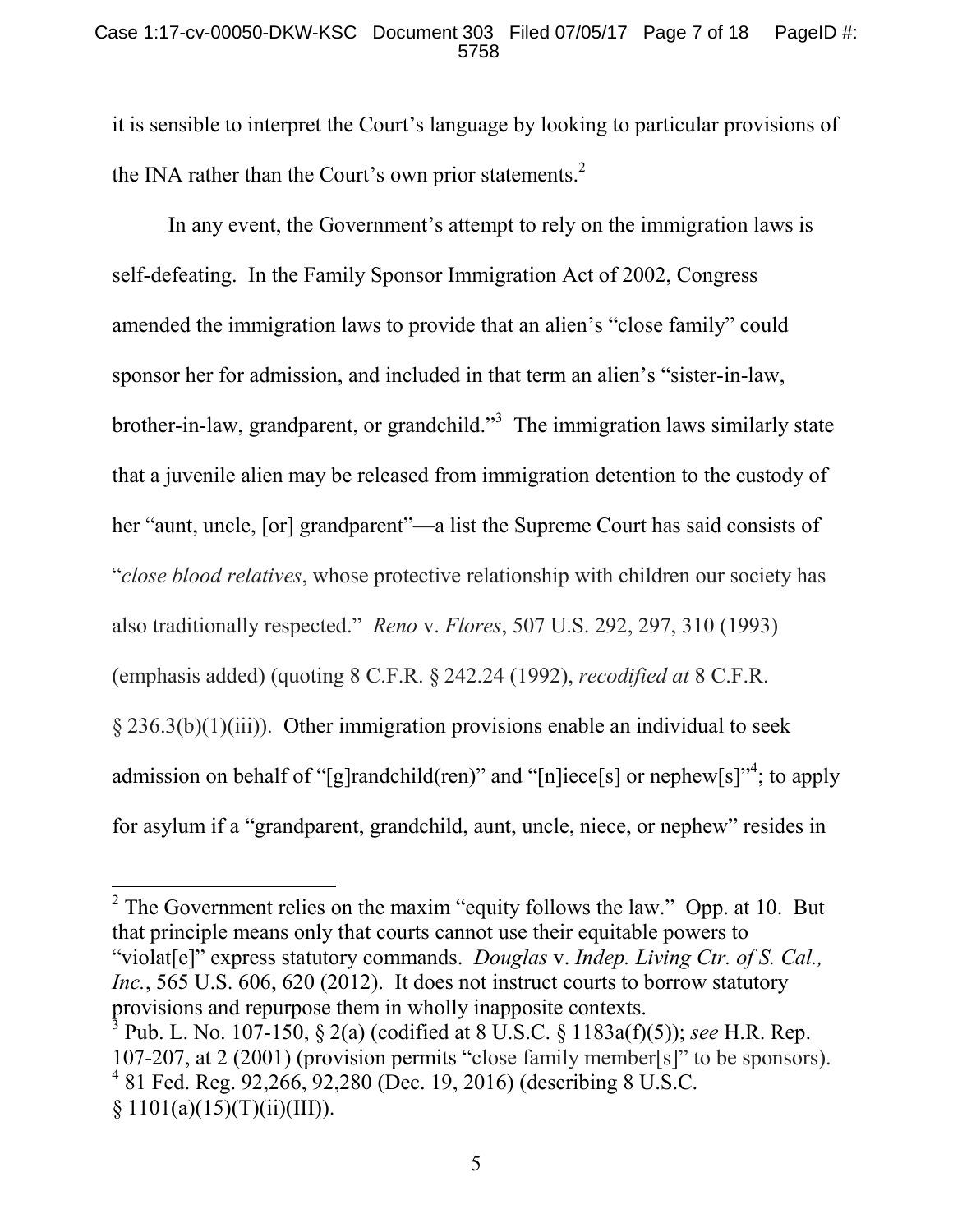the United States<sup>5</sup>; to apply for naturalization on behalf of a grandchild<sup>6</sup>; or to qualify as a special immigrant if he is the "grandparent" of a U.S. person.<sup>7</sup>

The Government ignores all of these provisions, going so far as to claim that "the INA does not grant *any* immigration benefits" for grandparents, nieces, and so on. Opp. at 10. Not only is that demonstrably false, but the Government cherrypicked a list of immigration provisions that grant some of the most restricted benefits in the immigration laws: Most notably, Sections 1152(b) and 1153(a) perform the "unavoidably zero-sum" task of "allocating a limited number of [immigrant] visas." *Scialabba* v. *Cuellar de Osorio*, 134 S. Ct. 2191, 2213 (2014) (plurality opinion). $8$  The Court's injunction, however, simply authorizes aliens to be *considered* for a visa or refugee status on the same terms as anyone else. Slip Op. at 11-12. It would be nonsensical to borrow the most limiting possible definition of family to determine who qualifies for that baseline right. *Id.* at 11.

Finally, grasping at any reed it can find, the Government points to the Order's own waiver provisions. Opp. at 12-13. But those provisions are triply

 $5$  69 Fed. Reg. 69,480, 69,488 (Nov. 29, 2004) (codified at 8 C.F.R.

 $§ 208.30(e)(6)(iii)(B)).$ 

<sup>6</sup> 8 U.S.C. § 1433(a).

<sup>&</sup>lt;sup>7</sup> USA PATRIOT Act of 2001, Pub. L. No. 107-56, § 421(b)(3).

<sup>&</sup>lt;sup>8</sup> Similarly, Section 1182(a)(3)(D)(iv) establishes a limited exception to the admissibility bar for members of totalitarian parties, 8 U.S.C. § 1182(a)(3)(D)(iv), and other provisions cited by the Government concern who may qualify for the "exceptional" relief of cancellation of removal. *Moreno-Morante* v. *Gonzales*, 490 F.3d 1172, 1174 (9th Cir. 2007); *see INS* v. *Hector*, 479 U.S. 85 (1986) (same).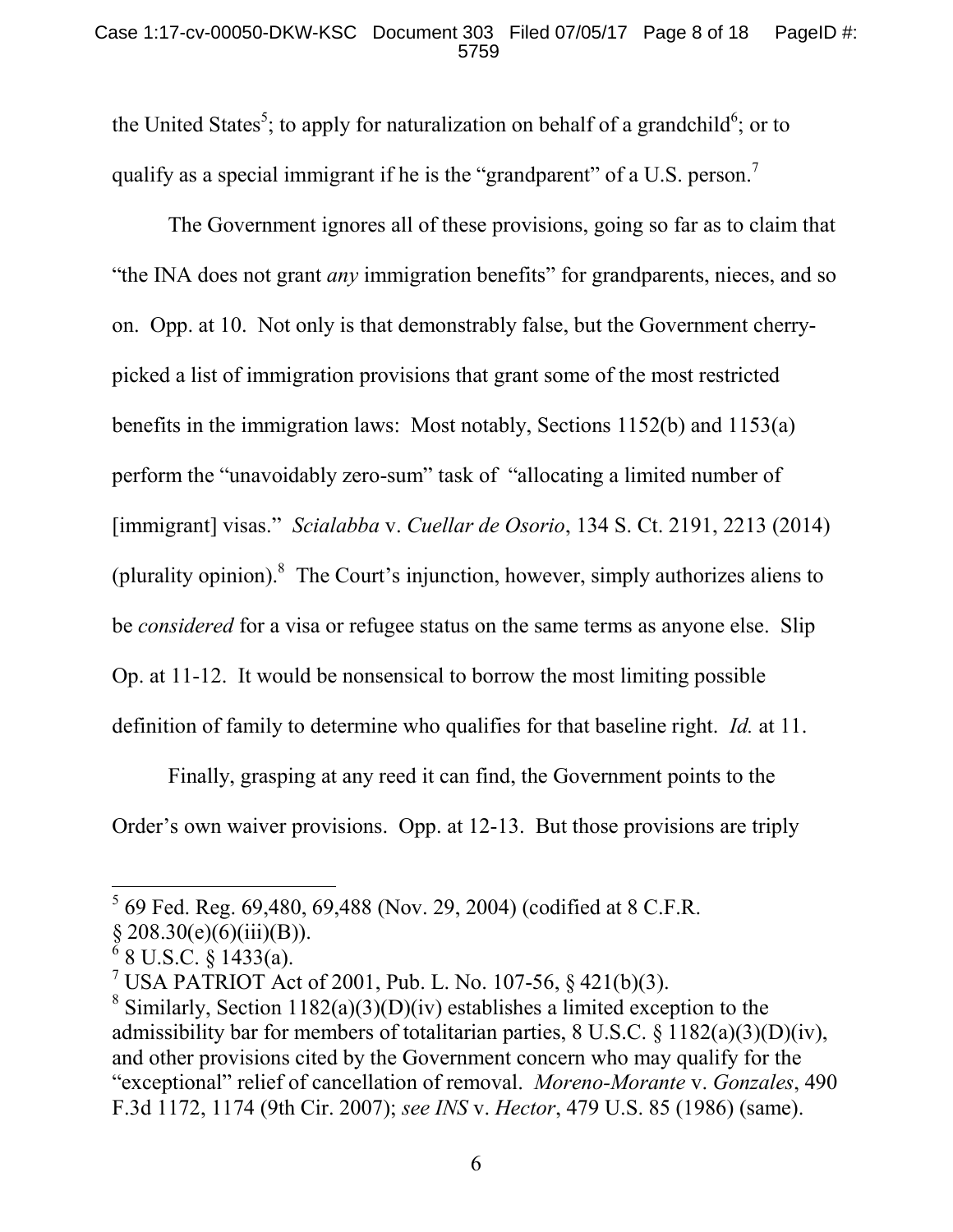#### Case 1:17-cv-00050-DKW-KSC Document 303 Filed 07/05/17 Page 9 of 18 PageID #: 5760

irrelevant. First, the Court said that "[t]he facts of these cases," not the terms of the very Order it left enjoined, "illustrate the sort of relationship that qualifies." Slip Op. at 12. Second, more than half of the examples the Court gave—Dr. Elshikh's mother-in-law, the newly-admitted University students, the refugees Hawaii seeks to resettle, and the invited lecturer—do not fall within any of the waiver provisions. Order  $\S 3(c)$ . And, third, the waiver provisions themselves offer only a very short illustrative list of close family members—"e.g., a spouse, child, or parent," *id.* § 3(c)(iv)—that is grossly under-inclusive even by the Government's standard, excluding even fiancés, siblings, and parents-in-law. They therefore shed no light whatsoever on the existing extent of the injunction.

- **B. This Court Should Clarify That Refugees With Formal Assurances And Other Bona Fide Relationships With United States Entities Remain Covered By The Injunction.**
	- *1. The Injunction Covers Refugees With A Formal Assurance From A U.S. Resettlement Agency.*

The Supreme Court's guidance with respect to refugee admissions is straightforward: The injunction continues to apply where a U.S. entity "has a bona fide relationship with a particular" refugee such that the entity "can legitimately claim concrete hardship if that person is excluded." Slip Op. at 13. As the Supreme Court recently explained "when we have used the adjective 'concrete' we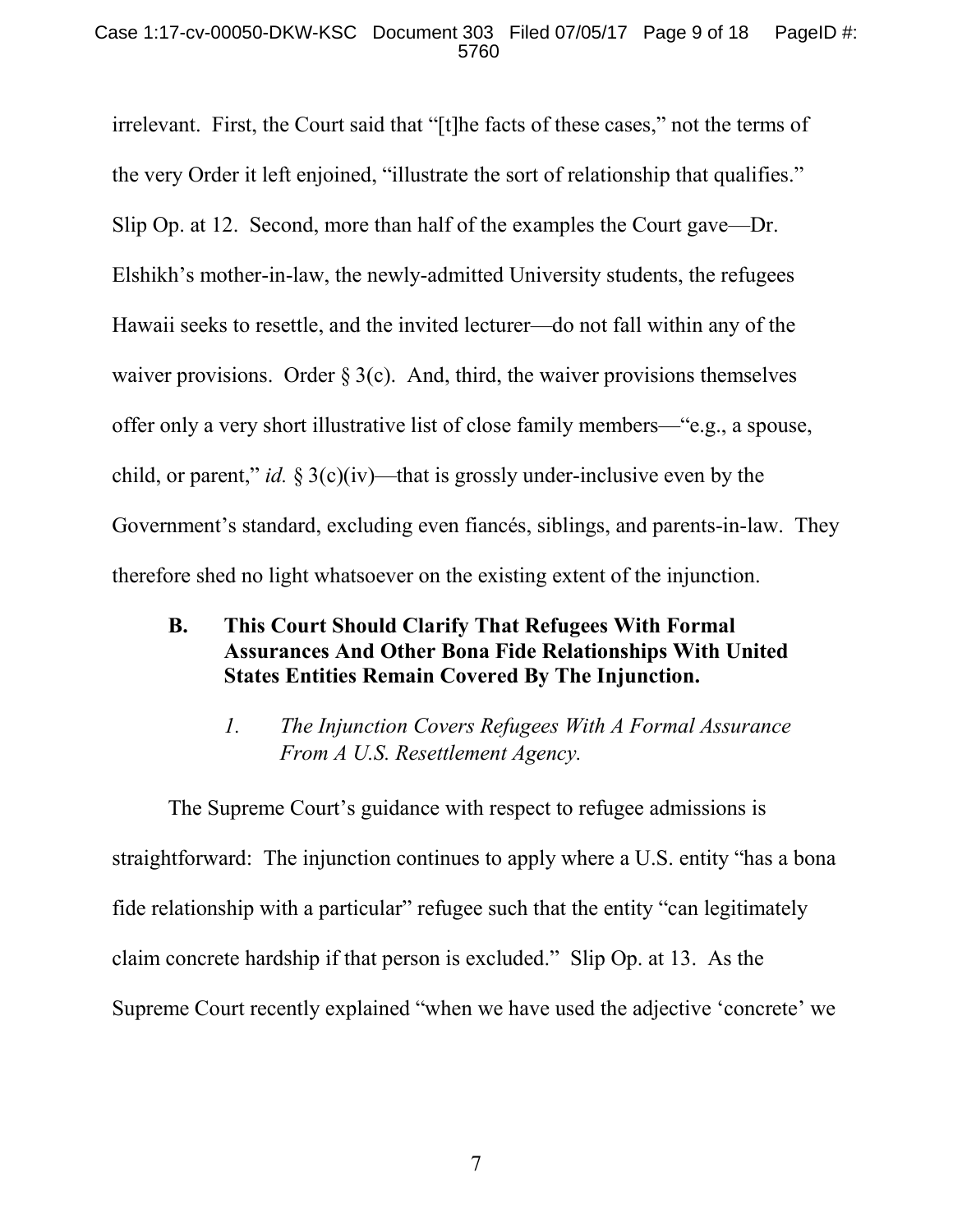#### Case 1:17-cv-00050-DKW-KSC Document 303 Filed 07/05/17 Page 10 of 18 PageID #: 5761

have meant to convey the usual meaning of the term—'real,' and not 'abstract.'" *Spokeo Inc.* v. *Robins*, 136 S. Ct. 1540, 1548 (2016).

The Government's own submissions easily establish both that there is a bona fide relationship between a refugee and the resettlement agency that provides the refugee's formal assurance, and that—as a result of this relationship—the agency will suffer real harm if the refugee is excluded. Attachment B to the Government's Declaration explains that, when a resettlement agency submits an "assurance," it makes a "written commitment \* \* \* to provide, or ensure the provision of" basic services to the "refugee<sup>[]</sup> named on the assurance form." Bartlett Decl., Att. 2, ECF No. 301-1, at Page ID  $\#$  5694. The same document demonstrates that the resettlement agency must invest extensively in its relationship with the named refugee well before she arrives.

Notably, the document specifies that the agency must provide "[p]re-arrival services" for the refugee, including "[a]ssum[ing] responsibility for sponsorship, \* \* \* plan[ning] for the provision" of "health services," *id.* at Page ID # 5702, and making arrangements for children who must be placed in foster care, *id.* at Page ID # 5715. The resettlement agency must also take all steps necessary to ensure that, as soon as the refugee gets off the plane, she is "transported to furnished living quarters," receives "ready-to-eat food and seasonal clothing," and has her "basic needs" met for at least thirty days. *Id.* at Page ID ## 5704-5708. And that is only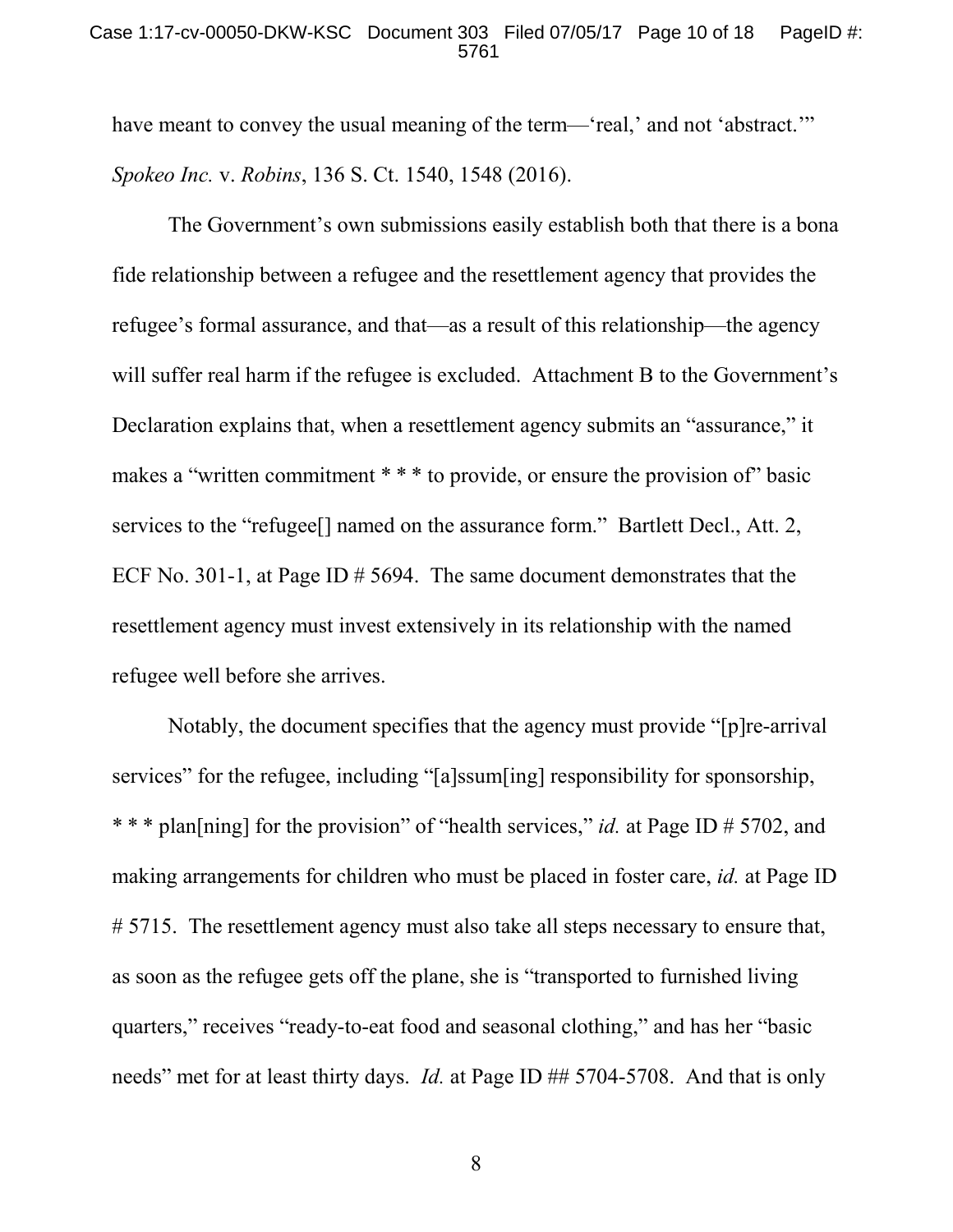#### Case 1:17-cv-00050-DKW-KSC Document 303 Filed 07/05/17 Page 11 of 18 PageID #: 5762

the beginning of the countless tasks, large and small, that the entity must prepare to undertake as soon as it submits the formal assurance. *See* HIAS & IRAP Amicus Br. at 6-7; Hetfield Decl. (detailing the investment by resettlement agencies).

When a refugee's travel is blocked, however, all of this planning and preparation is wasted. The resettlement agency is unable to meet the refugee, resettle her in the United States, or offer the myriad other services which it has invested substantial resources to provide. That is a "concrete hardship" far more severe than the one an entity might experience if an arranged "lecturer" is forbidden admission. Slip Op. at 12; *cf. Vill. of Arlington Heights* v. *Metro Hous. Dev. Corp.*, 429 U.S. 252, 253, 262-63 (1977) (organization experiences concrete "economic injury" as a result of expenditures on planning and review).

The Government sweeps aside this tremendous burden on the ground that a resettlement agency's efforts are simply "resettlement services for which the Government has contracted with [the entity] to provide." Opp. at 20. That is both misleading and irrelevant. As the Government requires resettlement agencies to inform newly arrived refugees, "[t]he local resettlement agency *is not a government agency*." Bartlett Decl., Att. 2, at Page ID # 5709 (emphasis added). It is a non-governmental organization that—in most circumstances—has been undertaking these refugee services for decades, even before the Government became involved. Moreover, these agencies receive only "*partial* funding" from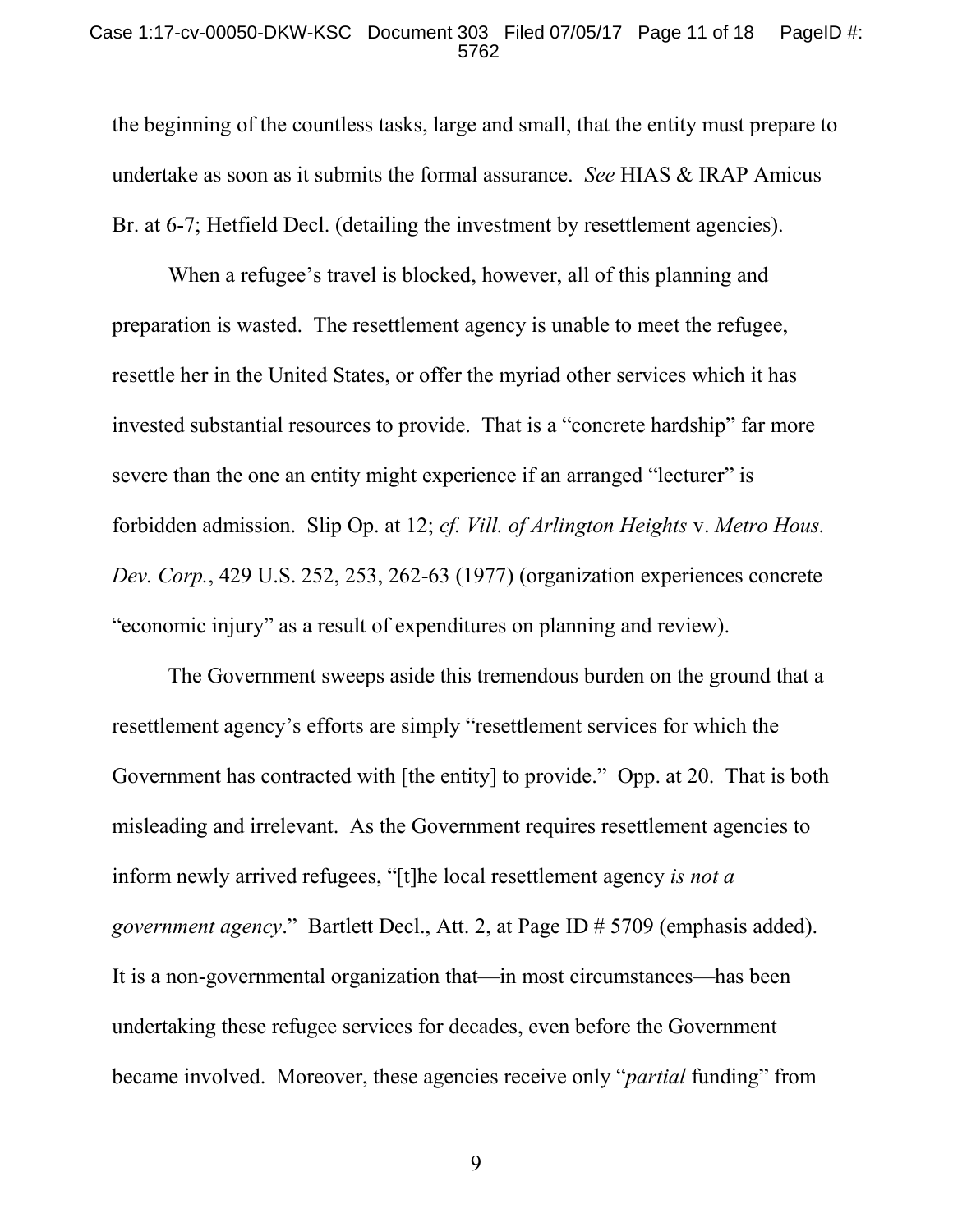#### Case 1:17-cv-00050-DKW-KSC Document 303 Filed 07/05/17 Page 12 of 18 PageID #: 5763

the Government "for resettlement services." Bartlett Decl.¶ 20 (emphasis added). They are required to provide the Government with a detailed break-down of the *private* resources they have devoted and are prepared to devote to refugee work, *see, e.g.*, Katyal Supp. Decl. Ex. F (Decl. of L. Bartlett, *Texas Health and Human Services Comm'n* v. *United States*, No. 3:15-cv-3851 (N.D. Tex. Jan. 5, 2016)) at pp. 80, 83, 86. And even if the agencies did not invest their own resources on behalf of each refugee, even the loss of proposed federal funding constitutes a "concrete injury." *Clinton* v. *City of New York*, 534 U.S. 417, 430-431 (1998).

In any event, the Supreme Court in no way suggested that only purely private relationships qualify as "bona fide." The injunction applies to any foreign national whose relationship with a U.S. entity is "formal, documented, and formed in the ordinary course rather than for the purpose of evading EO-2." Slip Op. at 12. There is no exception for "relationships facilitated by the Government." Indeed, the Government's own guidance specifies that those who qualify for visas because of their relationship with the U.S. Government *itself* are covered by the injunction. *See* Opp. Ex. A, at 2 (explaining that any visa category but B, C-1, C-3, D, or I "inherent[ly]" requires "a bona fide relationship"); goo.gl/whF5jZ (explaining that SI and SQ visas are granted to employees of the U.S. Armed Forces or a U.S. Mission). It is baffling why relationships *with* the Government would qualify but relationships *facilitated* by the Government would not.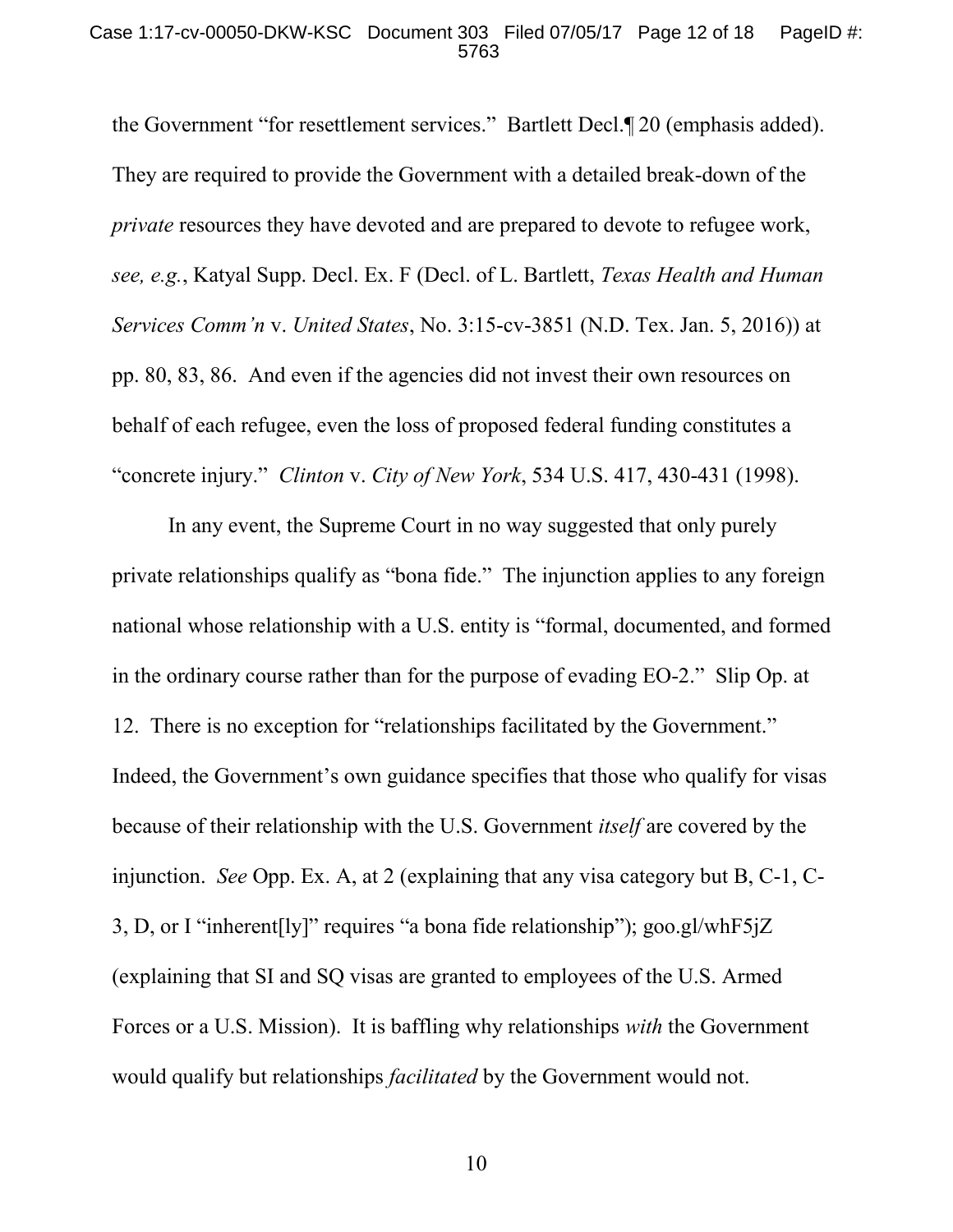#### Case 1:17-cv-00050-DKW-KSC Document 303 Filed 07/05/17 Page 13 of 18 PageID #: 5764

The fact that a local resettlement agency may not have personally interacted with a refugee is equally irrelevant. The same is true of the relationship between a U.S. entity and an invited lecturer. *See* Slip Op. at 12. Entities often arrange lecturers through the speaker's organization or agent, but the Supreme Court made clear that a relationship exists all the same. Likewise, there is no requirement that a refugee have any direct contact with—or even have met—his "close familial relations" in the United States. The Supreme Court obviously did not view personal interaction as a necessary characteristic of a qualifying relationship.

Moreover, the Ninth Circuit held that Hawaii's harm from the refugee ban flows from the fact that the ban prevents the State from "assisting with refugee resettlement." *Hawaii* v. *Trump*, slip op. at 24 (9th Cir. June 12, 2017). The Government urged the Supreme Court to reject that holding and to stay any application of the injunction to refugees on the ground that the State had "no cognizable sovereign interest in \* \* \* the entry of refugees." Katyal Supp. Decl. Ex. G at 11, 30; *id.* Ex. H at 11, 31. The Supreme Court did not grant that request, instead holding that the "facts of these cases" illustrate the kind of relationships that remain covered by the injunction. Thus, at a minimum, the injunction covers refugees with a relationship to an American entity similar to the one between Hawaii and the refugees it intends to resettle—a relationship that is if anything *more* removed than a resettlement agency's. *See* Bartlett Decl. 1 23, ECF No.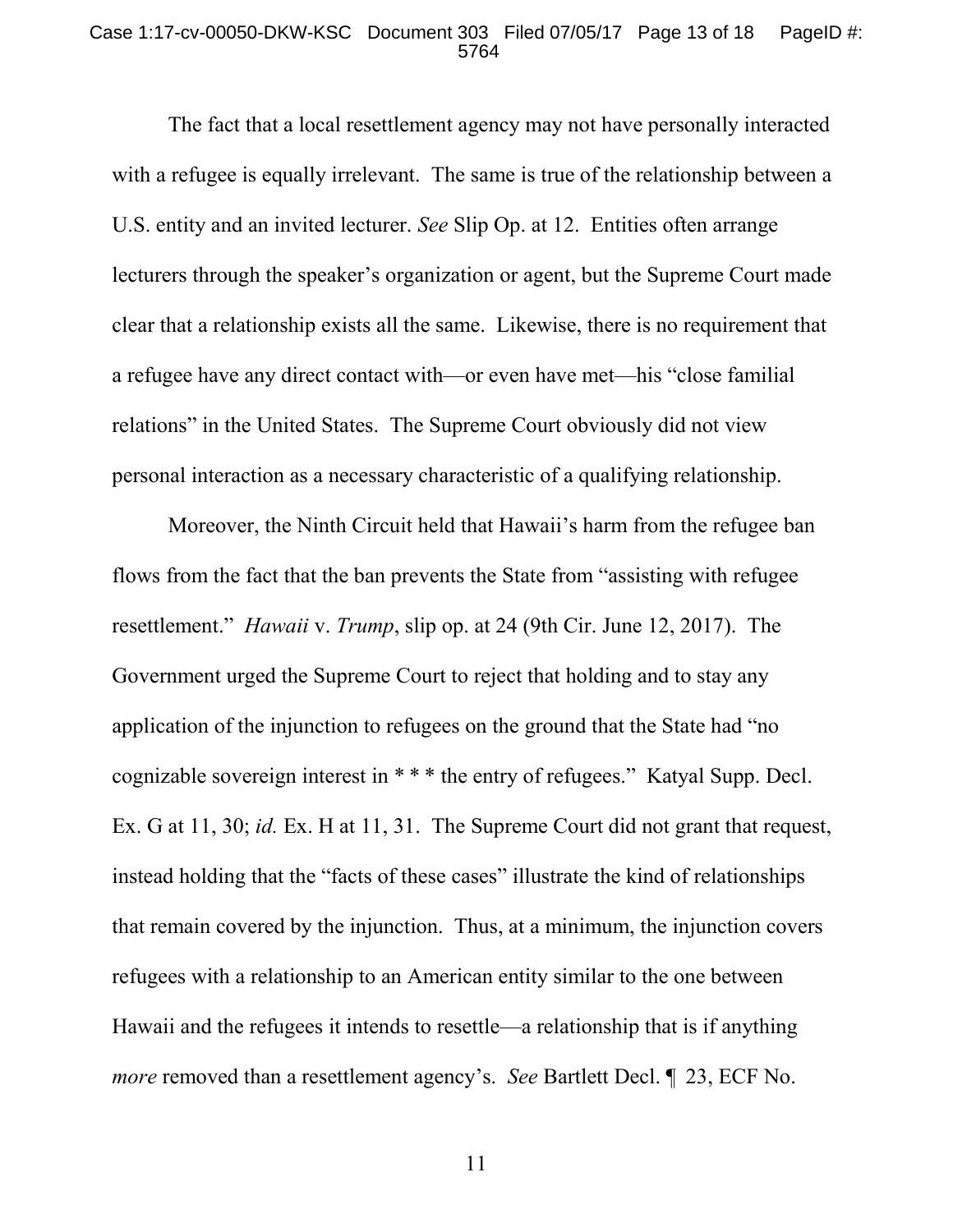#### Case 1:17-cv-00050-DKW-KSC Document 303 Filed 07/05/17 Page 14 of 18 PageID #: 5765

301-1 (explaining that "state and local governments" work with resettlement agencies to "meet the needs of forthcoming refugees"); Katyal Supp. Decl. Ex. F. at pp. 10-16 (summarizing state interactions with resettlement agencies).

Finally, the Government asserts that recognizing that a formal assurance embodies a bona fide relationship would "eviscerate the Supreme Court's stay ruling" because *every* refugee must ultimately have a formal assurance. Opp. at 17. That is incorrect. The Government estimates that only 24,000 of the approximately 200,000 individuals seeking refugee status currently have a formal assurance. Opp. at 18; *see generally* www.state.gov/j/prm/ra. That makes sense because the submission of a formal assurance is one of the last steps in the refugee process, occurring only after the refugee has passed through multiple stages of comprehensive vetting. Bartlett Decl. ¶¶ 5, 7-16, ECF No. 301-1. Section 6(a), however, suspends "decisions on applications for refugee status" for 120 days for those unaffected by the injunction. Thus, recognizing the relationship between refugees and agencies that have provided their formal assurances affects only a fraction of the refugees in the U.S. Refugee Admissions Program.

In any event, a stay is not a statute for which a court is obligated to ensure that each word has a substantial real-world effect. *Cf. Nevada* v. *Hicks*, 533 U.S. 353, 372 (2001) ("this is an opinion, bear in mind, not a statute"). The Court made it crystal clear that Sections 6(a) and 6(b) "*may not be enforced* against an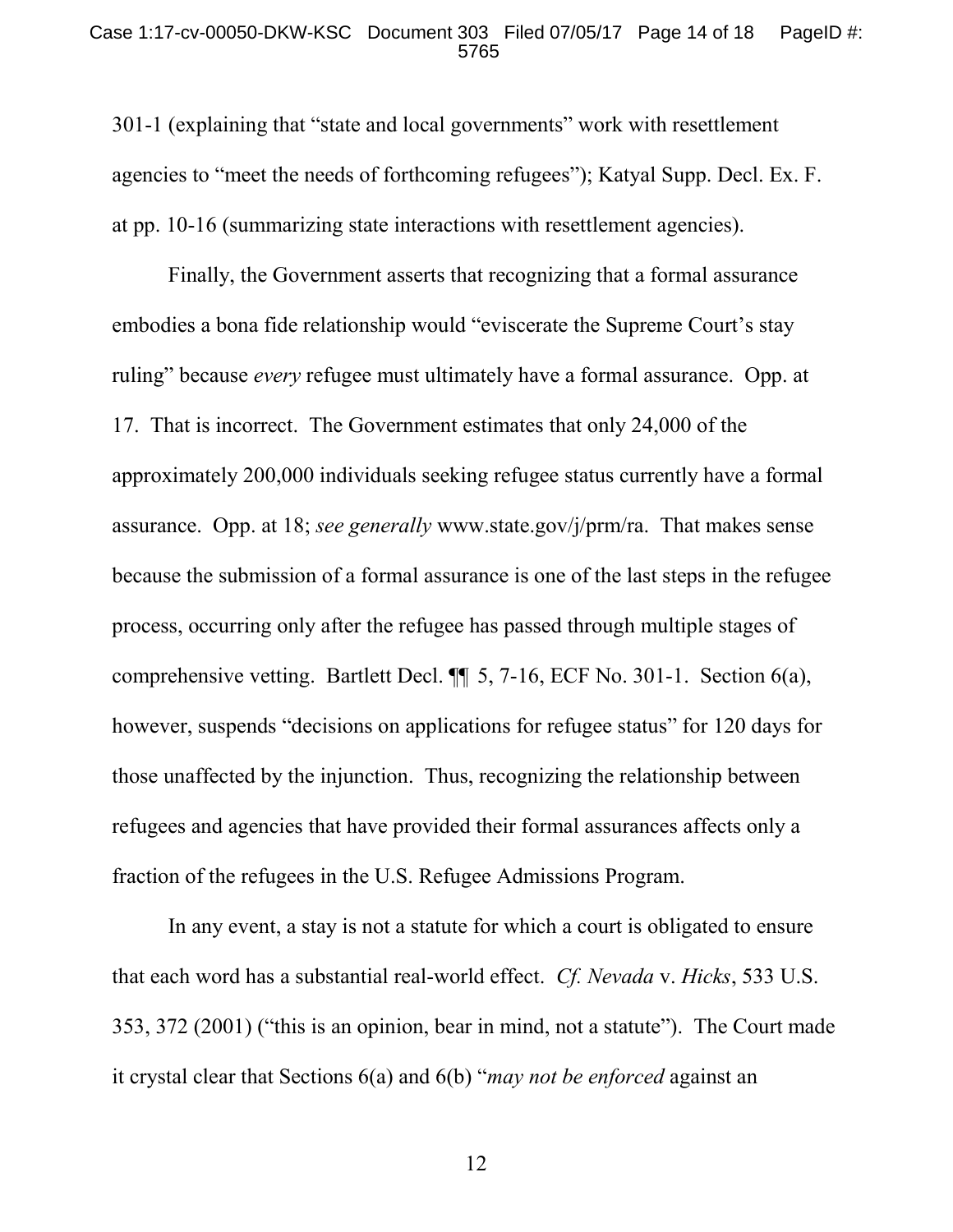individual seeking admission as a refugee who can credibly claim a bona fide relationship," regardless of how many of them there may be. Slip Op. at 13.

## *2. The Court Should Clarify That The Government's Positions On Refugee Travel And Attorney-Client Relationships Are Unlawful.*

The Government's opposition brief and guidance that it has released since Plaintiffs' motion raise several additional troubling issues.<sup>9</sup>

*First*, the Government asserts that it "has yet to determine" whether aliens who have already booked travel may enter the United States after July 6. Opp. at 18-19. That cannot be. Refugees who have booked travel to the United States by necessity not only have a relationship with a U.S. resettlement agency, but also have a place to live and services lined up for them when they enter the country. They therefore *a fortiori* have the requisite bona fide relationship under the Court's order. *See supra* Section B.1.

*Second*, in guidance sent on July 3, the Government stated that it was temporarily halting the process through which refugees obtain the advanced booking notifications necessary for travel, even with respect to refugees "with *\* \* \** the required bona fide relationship to a person or entity" in the United States. Katyal Supp. Decl. Ex. I ¶ 11. But the Supreme Court could not have been clearer that the Order's refugee provisions "*may not be enforced* against an individual

<sup>&</sup>lt;sup>9</sup> Plaintiffs have attached a revised Proposed Order to this brief in light of the Government's new representations and the alterations to its guidance since Plaintiffs filed.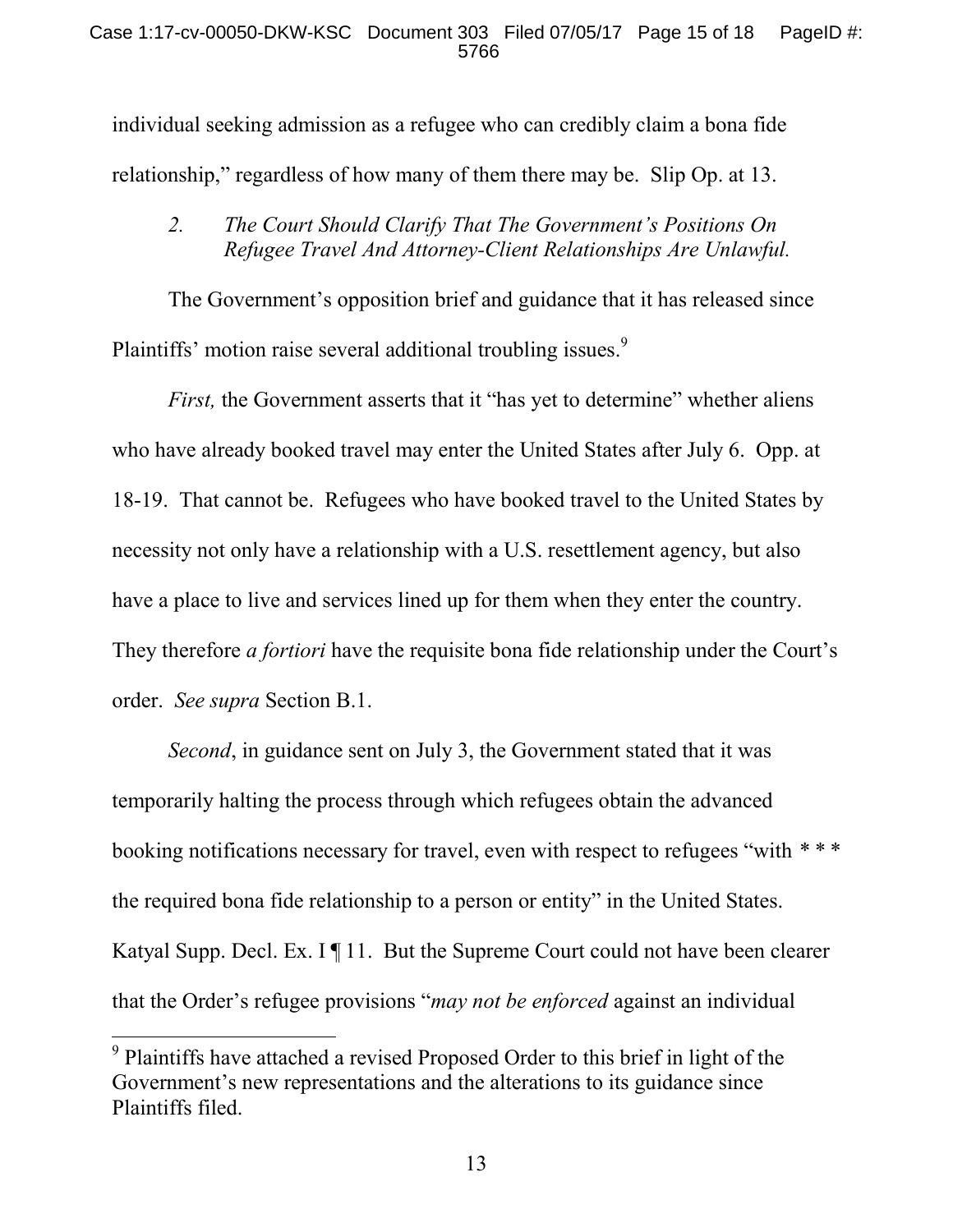#### Case 1:17-cv-00050-DKW-KSC Document 303 Filed 07/05/17 Page 16 of 18 PageID #: 5767

seeking admission as a refugee who can credibly claim a bona fide relationship with a person or entity in the United States." Slip Op. at 13 (emphasis added). Any programmatic delay in permitting them to enter is plainly unlawful.

*Third*, while the Government appears to accept that some client relationships with a legal services organization qualify under the terms of the Court's order, it nonetheless refuses to say whether all relationships qualify. *See* Opp. at 20-21. The fact that an alien has a "formal, documented" relationship with a legal services organization that is "formed in the ordinary course," however, is *ipso facto* sufficient under the Court's order. Slip Op. at 12; *see* HIAS & IRAP Amicus Br. at 5-6. There is no reason for the Government's equivocation.

The Government wrongly attempts to dodge each of these issues by asserting that the disputes are unripe. Opp. at 18-19. But parties may seek clarification of an injunction whenever there is a "question about [its] terms." *Connecticut Gen. Life Ins. Co.* v. *New Images of Beverly Hills*, 321 F.3d 878, 883 (9th Cir. 2003). It is especially appropriate for courts to provide clarification where one party "proposes to engage" in action that may be unlawful. *Matter of Hendrix*, 986 F.2d 195, 200 (7th Cir. 1993). Here, the Government has said it is actively considering violating the injunction as early as *Friday* of this week. Waiting any longer to clarify the unlawfulness of that conduct would result in contempt by the Government and impair the public interest.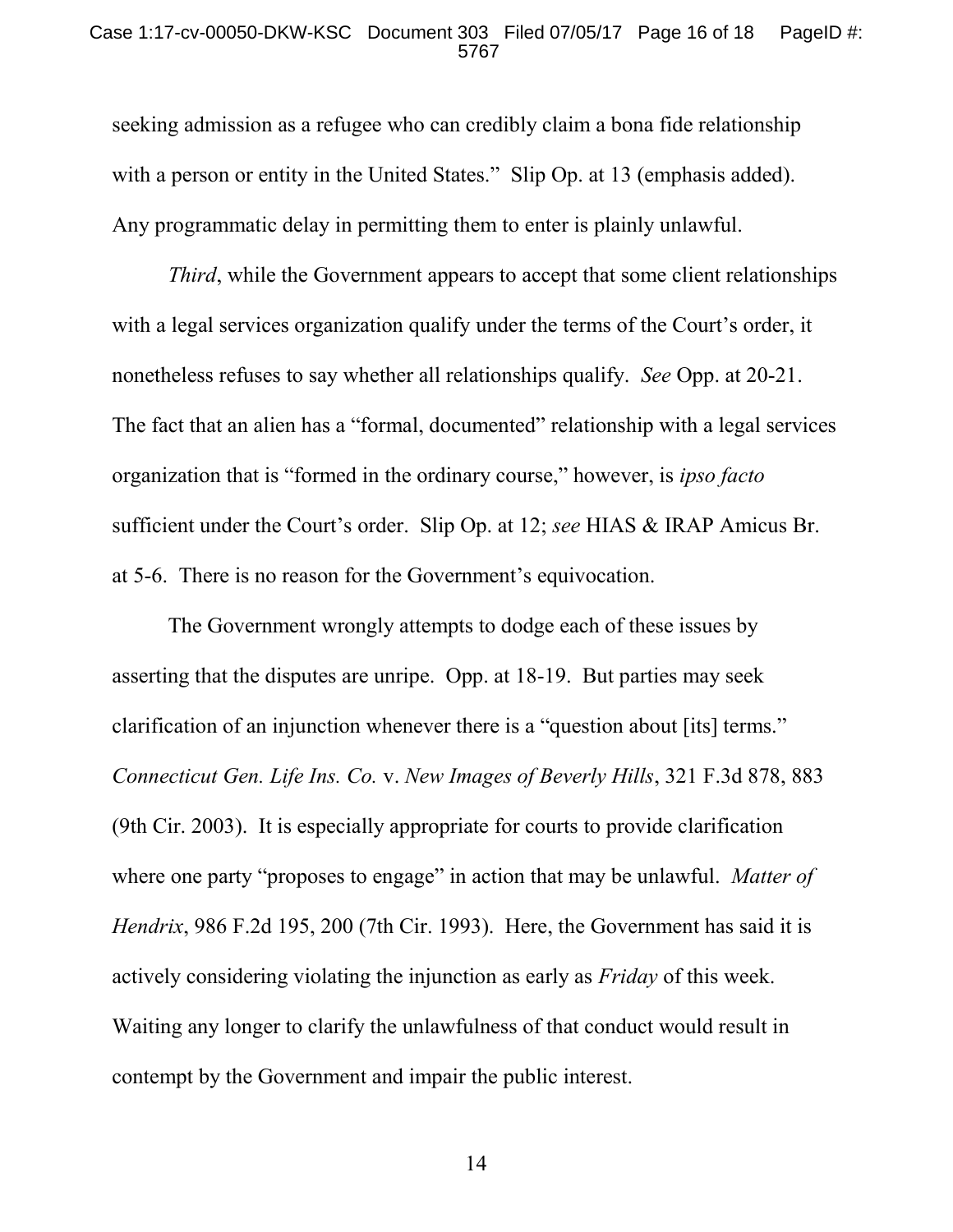#### Case 1:17-cv-00050-DKW-KSC Document 303 Filed 07/05/17 Page 17 of 18 PageID #: 5768

That is all the more true because the Government has offered (at 22-25) a decidedly confused account of how it intends to ensure that qualified applicants are not affected by the bans. Refugee and visa processes are already notoriously slow and backlogged; applicants wait for months or years for individual interviews. The Government cannot be permitted to drag this process out even further by refusing admission when it is "unclear" whether a particular applicant is exempt from the ban, *see* Opp. at 24, while discouraging the courts from giving the guidance that will produce clarity. Nor can the Government be permitted to employ a cumbersome individualized process for applicants that should be categorically exempt from the bans.  $10$  The time wasted in that process may, for example, unfairly preclude refugees from entering the country before October 1, when President Trump is authorized to set a new refugee cap.

### **CONCLUSION**

The Court should grant Plaintiffs' motion to clarify the scope of the injunction.

<sup>&</sup>lt;sup>10</sup> While the Government has properly recognized that certain categories of foreign nationals seeking entry are categorically exempt from the bans, *see* Opp. at 18-19, it still refuses to acknowledge that three categories of refugee applicants are similarly categorically exempt: "U.S.-affiliated Iraqis" at risk of persecution because of their contributions to the United States' combat mission in Iraq; and participants in the Lautenberg Program and the Central American Minors Program, each of which requires participants to have close family ties with the United States, a relationship with a "designated resettlement agency," or both. *See* HIAS & IRAP Amicus Br. at 10; https://www.uscis.gov/CAM.